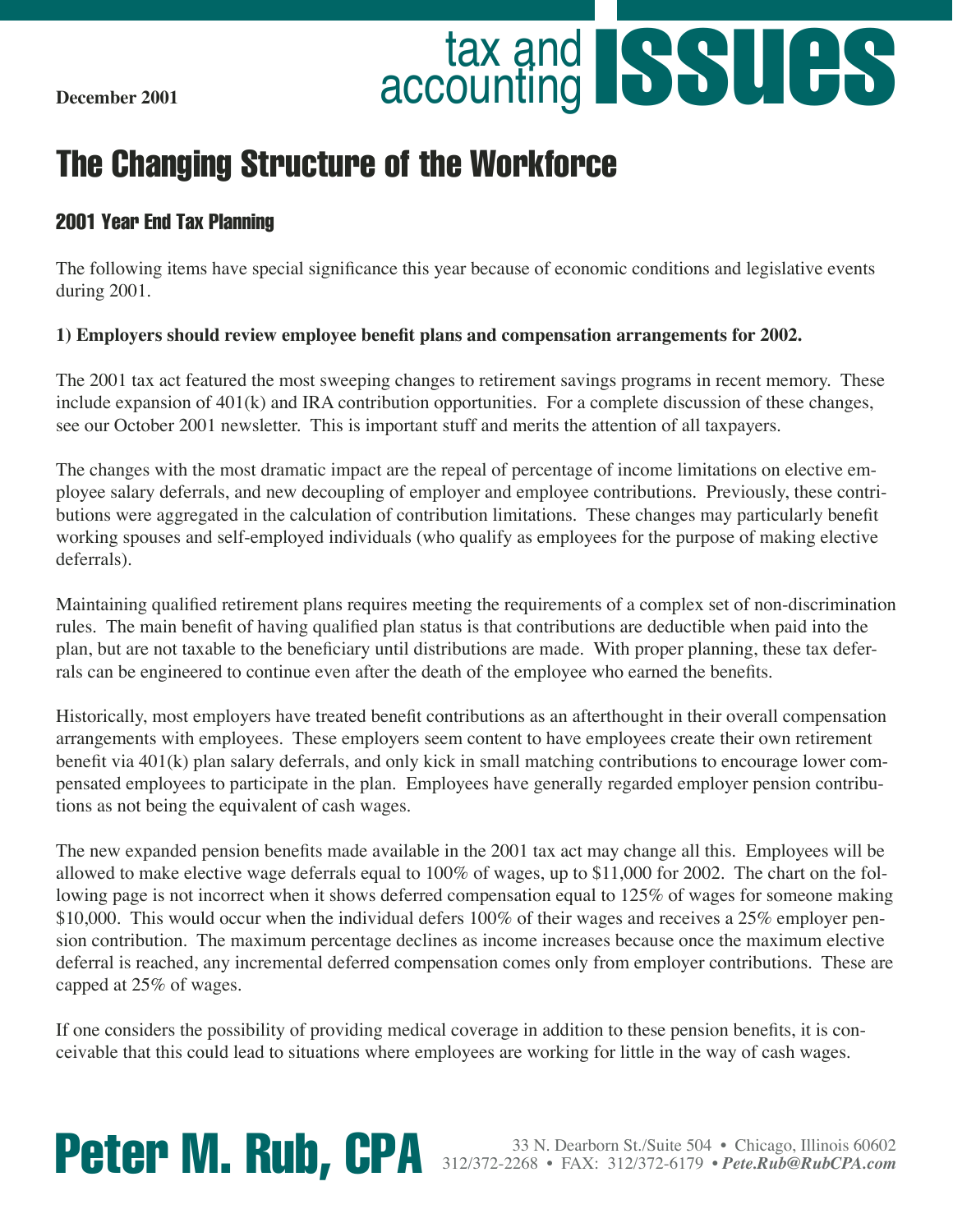

There are groups of potential employees that could find this highly attractive, such as the spouses of working professionals, or professionals who continue to work on a part time basis after changing careers late in life. The common thread between the two is that neither needs to cash compensation to meet current living expenses. These employees could find it very attractive to work for companies where the compensation structure results in a low income tax burden.

From the company perspective, the benefits structure is inextricably tied into hiring strategies. If you are trying to give highly compensated key em-

ployees the maximum tax sheltering opportunities, then hiring part time employees who have the same objectives is a big plus in meeting participation and non-discrimination standards. Who do you want to hire, the employee who is living hand to mouth and can't afford to participate in retirement plans, or the older employee who may decide that tax avoidance is critical factor in deciding between employment opportunities?

We have gone through a period where large companies have let loose large numbers of older employees. This has been done because these people have higher cash wages and associated pension costs. This is especially true in companies that maintain defined benefit plans. Most of the company contributions to these plans occur in the years just before retirement age. By having a younger work force, large companies got the double benefit of lower cash wages and lower pension expense.

The 2001 tax act turns this situation on its head, with the primary beneficiaries being small employers that have the flexibility to creatively structure compensation arrangements. Small businesses are interested in keeping employee turnover low because of the hiring and training costs associated with "up or out" employment. In recent years, hiring older workers with proven work experience and skills has become a workable alternative to dealing with a young workforce that is continually turning over. Small businesses don't maintain defined benefit plans that make hiring older workers unattractive.

The problem that large business face is that they are hooked on the old employment model and are too large and inflexible to become attractive to these new groups of experienced and available workers. How can a large business have a compensation structure oriented towards non-taxable fringe benefits if it depends of keeping costs down by having a younger workforce that is no position to defer income into retirement savings? One alternative is outsourcing, but this has its own set of management and payroll tax problems (like having your "independent contractors" characterized by the IRS as being employees).

Small businesses, in stark contrast, have the ability to be more selective in their hiring, and can be more flexible in setting up and selling compensation arrangements to employees and potential new hires. This is one of the key advantages of staying small and focused in the management of your business. The interaction between pension law and the compensation policies of businesses is a graphic example of why tax strategies don't work in a vacuum.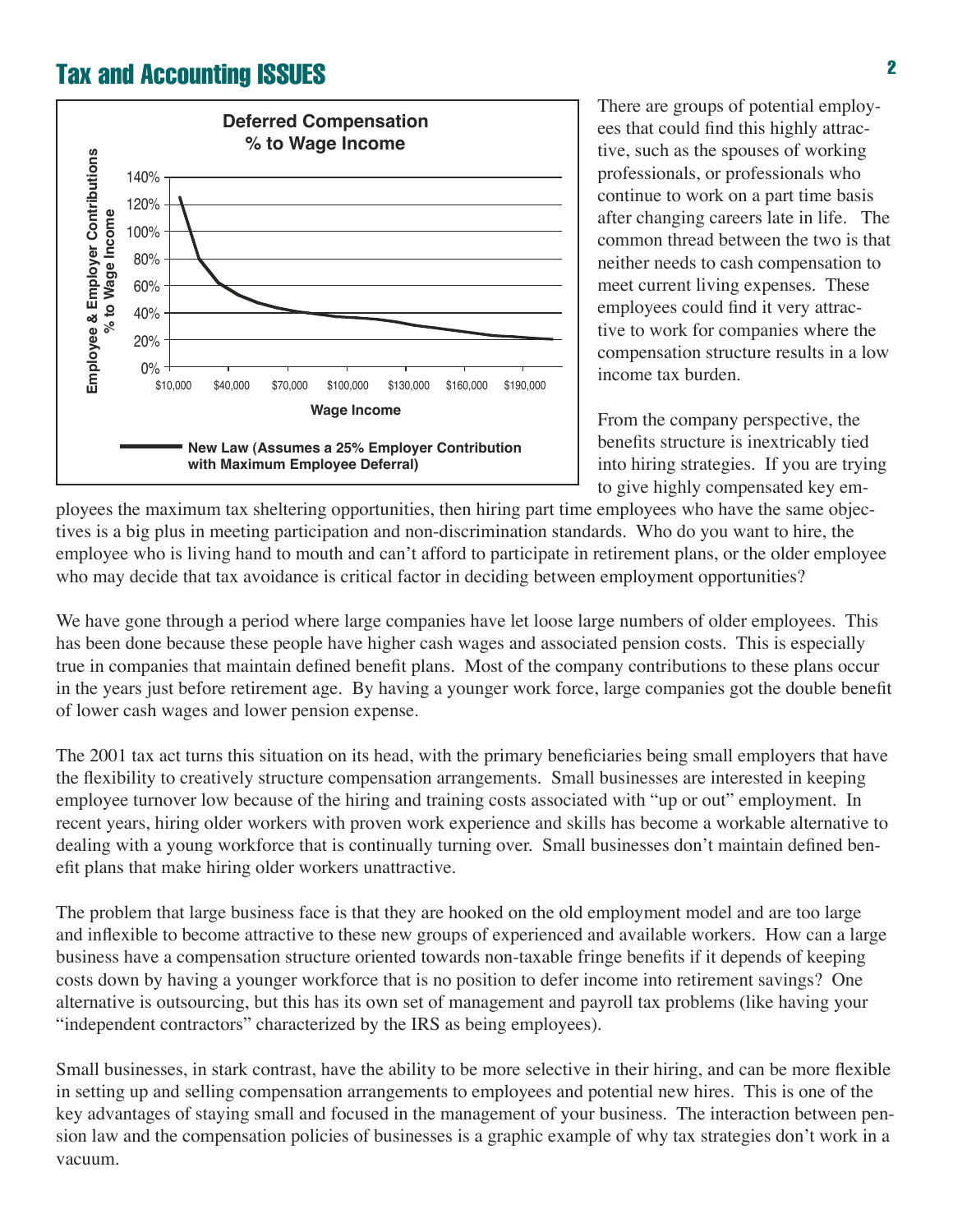**Action:** *Business owners should consider the 2001 changes to pension law when structuring compensation arrangement and hiring policies.*

Serious thought should be given to terminating Money Purchase pension plans in favor of Profit Sharing plans that provide for elective employee deferrals.

Amendments to pension plans for the 2002 should be adopted to conform to changes from the 2001 tax act.



#### **2) Review unrealized gains and losses in your investment portfolio.**

With the recent volatility in the securities markets, investors must pay special attention to getting tax benefits from capital losses. Capital losses in excess of capital gains are only deductible against other sources of income up to \$3,000 per year. Any excess losses are carried forward to future tax years. If the tax benefit from deducting a capital loss cannot immediately realized, its value decreases depending on an indi-

vidual's opportunity cost of money. This produces declines in value as shown in the following chart.

If capital losses have been realized that exceed the \$3,000 limit, taxpayers have the choice of either realizing capital gains to offset the losses or carrying forward the losses. A taxpayer's choice, of course, depends on the availability of unrealized capital gains and whether the losses are so large as to create a permanent impairment in the value of the tax benefit if carried forward to more than a year or two.

**Action:** *If you invested in some lemons, make lemonade by getting an immediate tax benefit from your capital losses. If you have capital losses in excess if the \$3,000 per year limit, realize gains to eliminate the capital loss carryforward.*

If you have realized capital gains and have unrealized capital losses, take the capital losses to the extent of capital gains that will be taxed at a 20% or higher rate.

#### **3) Employees should review benefit elections before year-end.**

Because of the sweeping effect of the pension law changes enacted in 2001, it is unlikely that the full benefit of these changes will be reflected in changes to retirement plans until 2003, especially if changes to the compensation structures of companies will be an integral part of the change. However, there are some changes that require immediate attention. For 2002 there will be no percentage of income limitation on elective wage deferrals, and employee contributions can be boosted significantly.

**Action:** *Review 401(k) wage deferral opportunities.*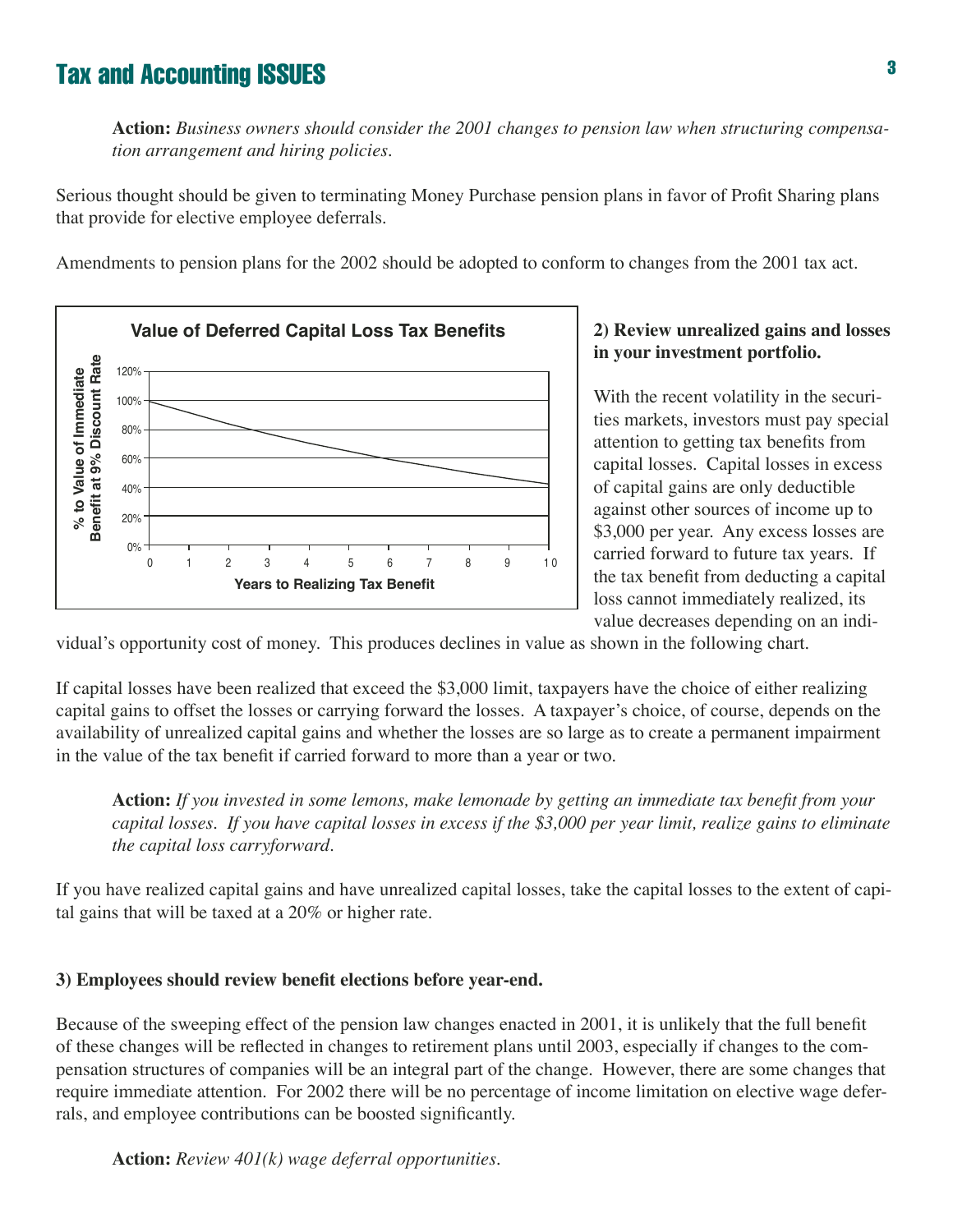Determine what happens if elected deferrals exceed the amount that is deductible. (Is the excess contribution refunded or kept in the plan as an after tax contribution?) Determine the contribution that is expected to be tax deductible.

#### **4) Do cash flow planning for 2002 to accommodate new savings options.**

We seem to be in a period when the ability of individuals to generate tax deductions is more limited by cash flow considerations than by limitations under the Internal Revenue Code. Individuals with the ability to fund these tax-deductible contributions will benefit greatly. Those who can't will pay the nation's income taxes.

**Action:** *Prepare cash flow calculations for 2002 if you are uncertain as to whether you will be able to fund deductible contributions. You can then make informed choices to either reduce consumption expenditures or incur debt to finance the retirement savings contributions.* 

(Our tax projection models feature calculations of cash flow after taxes, living expenses, and investments. These have been updated to reflect these new retirement savings options, and provide a quick assessment of the adequacy of your cash flow.)

#### **5) Loans from qualified retirement plans can now be made to sole proprietors, partners, and S corporation shareholders.**

Previously, loans from qualified retirement plans and IRA were considered to be prohibited transactions subject to a 15% excise tax. The only way an owner could access money in these plans was by taking a taxable distribution. This discouraged business owners from adopting qualified retirement plans because the money was essentially locked up in the plan until retirement age was attained.

The 2001 tax act allows the business owners noted above to borrow money from qualified retirement plans on the same basis as other employees. The maximum available loan is the lesser of \$50,000 or 1⁄2 of the participant's vested benefits. If the loan proceeds are not used to purchase a principal residence, the loan must repaid over a 5-year period with level amortization of the loan balance, and payments must be made at least quarterly. (This change does not apply to IRA's or SEP's, and is effective starting in 2002.)

**Action:** *Business owners should consider amending plan documents to allow for participant loans.*

Business owners who might need access to funds before retirement should consider using Profit Sharing plans instead of SEP's.

#### **6) Taxpayers who are required to make IRA distributions need to decide whether to use the new rules for 2001.**

The IRS issued a new set of distribution rules during 2001, and taxpayers have the option this year of using these rules for determining minimum required distributions or using the old rules that had been in effect since 1987. Generally, a smaller distribution is allowed under the new rules if the designated beneficiary of the IRA owner was above age 60 at the time distributions commenced.